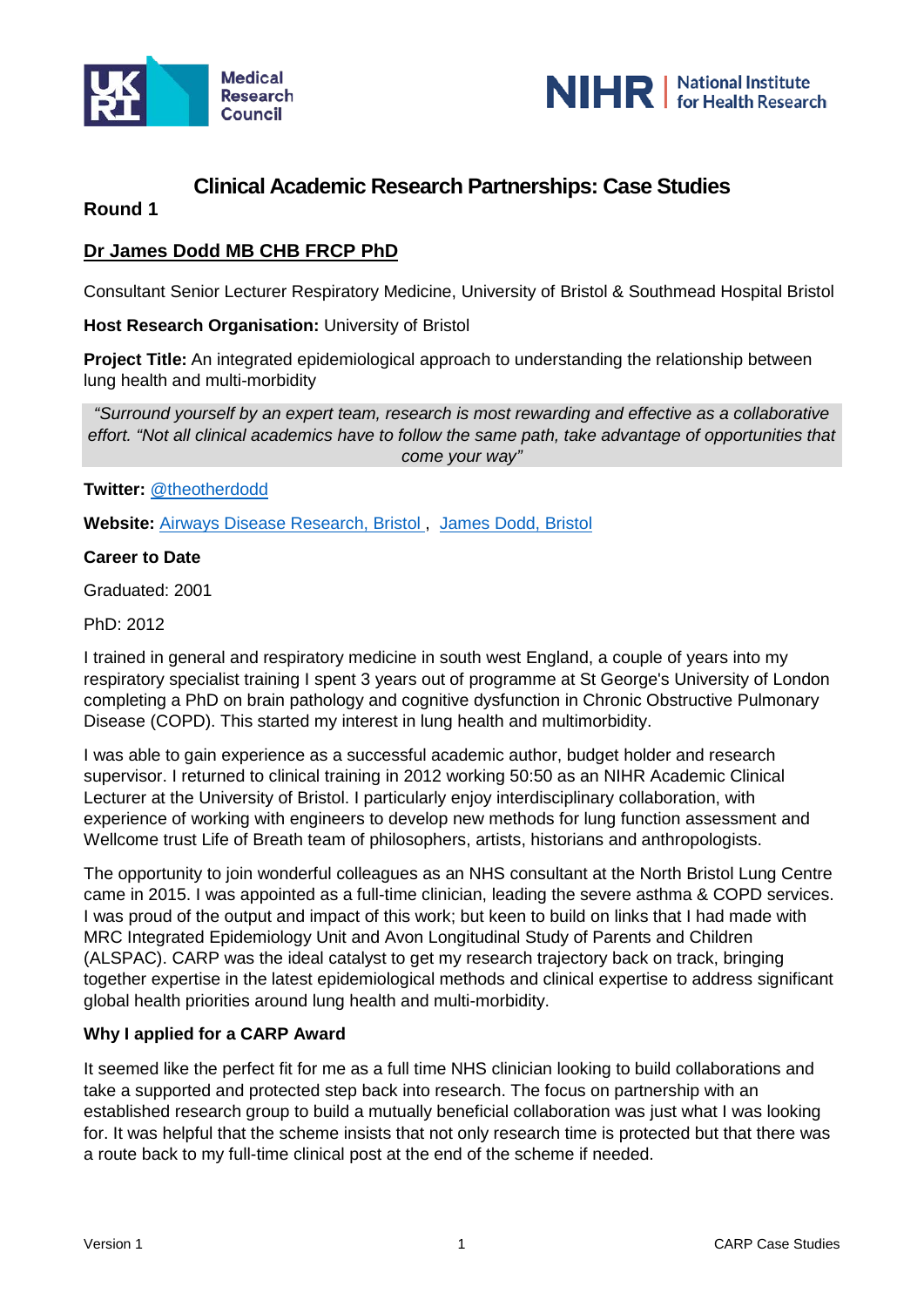



## **Words of Wisdom for those applying to the scheme**

- Start discussions with clinical colleagues and academic partners early
- Learn from examples of previous successful applications
- Think about the training element and added value you bring to the collaboration
- Embrace interdisciplinary working.
- Spend time thinking about and focusing on research questions that you find interesting and are going to make a real difference

## **Biggest Challenges**

- Job planning
- Back filing of clinical role, in my case this was an external locum and a subsequent permanent appointment

#### **Impact of COVID-19**

As a frontline specialty in respiratory medicine, I joined my clinical academic colleagues in returning to full time NHS work during the COVID-19 pandemic, this involved planning and leading the acute response to managing people requiring admission with severe COVID-19 disease. I have now returned to my clinical academic role but may be called upon to support clinical services for any potential second wave.

My research background served us well during the intense period of preparation and planning, helping us to negotiate and synthesise the rapidly evolving evidence and data coming from China and Europe. I was also in a position to help lead our Trusts research efforts as local PI for the NIHR urgent public health priority RECOVERY-RS study and as co applicant on a number of studies including a local biomarker study and on proposals to the UKRI rapid COVID-19 call; one working with chemists and engineers on aerosol measurements associated with respiratory interventions and the other looking at digital online support interventions for vulnerable patients with chronic breathlessness.

#### **Next Steps**

I was very fortunate to be appointed to a permanent clinical lectureship with my partner research organisation soon after being awarded my CARP. The support of the MRC CARP was instrumental in achieving this. I am looking forward to combining my rewarding clinical work in complex airways disease with the opportunity to build a research group and leading the respiratory theme with my colleagues in the academic respiratory unit and partners at the MRC integrative epidemiology unit and ALSPAC birth cohort.

## **Round 2**

## **Dr Claire Higham MBBS, FRCP, DPhil**

Consultant Endocrinologist, Christie Hospital NHS Foundation Trust

**Host Research Organisation:** The University of Manchester

**Project Title:** Bone Toxicity following Pelvic Radiotherapy: understanding, predicting and preventing radiotherapy related insufficiency fractures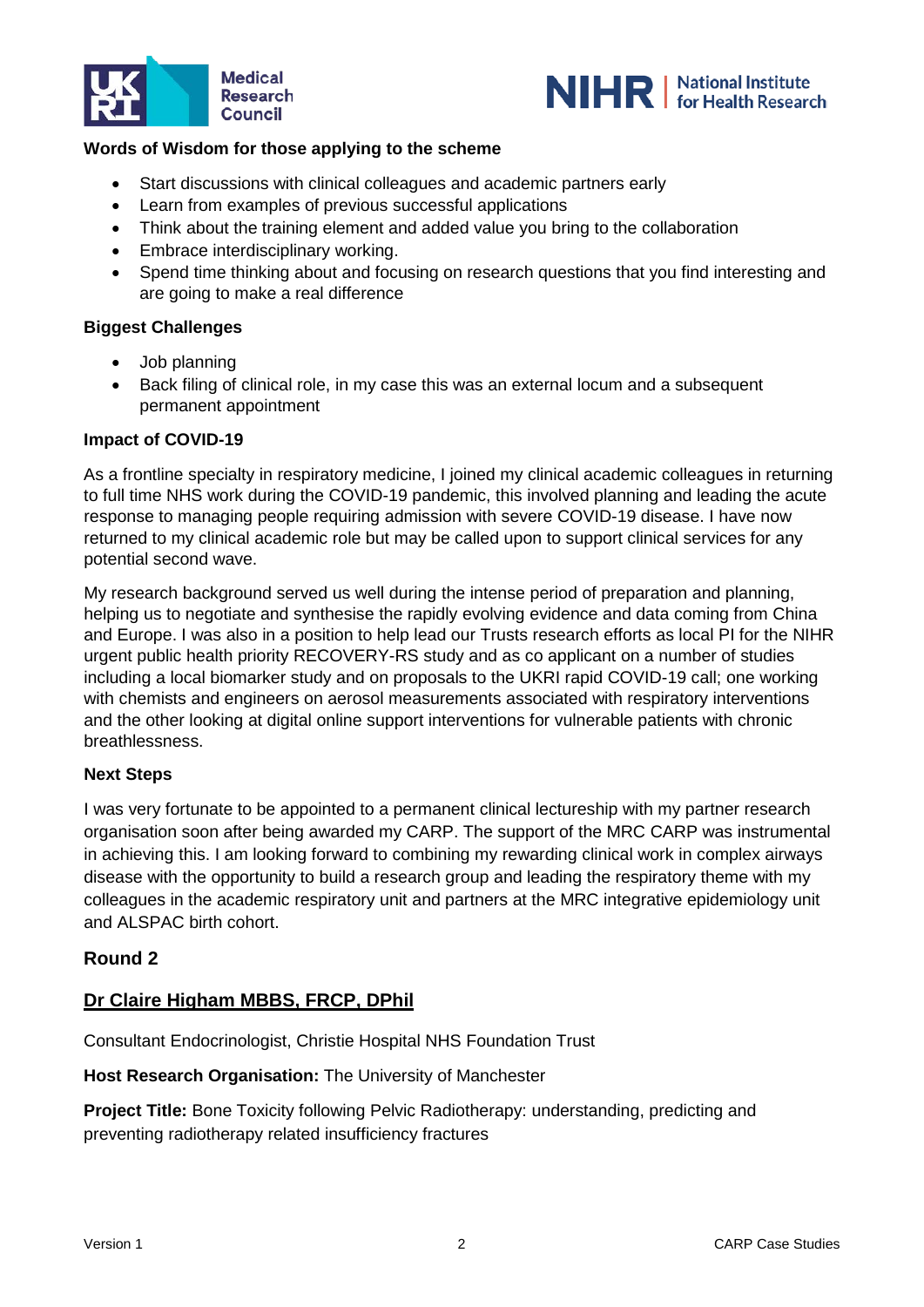



*"Be persistent, remain curious, listen to your patients to generate research questions and rejoice in the success of others"*

**Twitter:** [@cehigham](https://twitter.com/cehigham) and [@EndoLWBC](https://twitter.com/EndoLWBC)

#### **Career to Date**

DPhil: 1996-1999

Clinical Research Fellow: 2005-2008

I undertook my laboratory-based DPhil in 1996, immediately after completion of my pre-clinical training and BA in Physiology at Oxford. I had worked in the laboratory of Dr Anne Cook and Professor John Morris as part of my undergraduate degree and as a Wellcome supported summer studentship. The DPhil followed on directly from this work looking at the role of Islet Amyloid Polypeptide in Type 2 Diabetes. It was supported by the British Diabetic Association.

In 1999, I submitted my DPhil and returned to complete my clinical training at the Royal Free/UCH. It was intense and I was very grateful that my DPhil supervisor had insisted that the thesis was submitted before I went back to my clinical training. During this time, I successfully defended my thesis and publications, but I had neither the time, or the understanding of research career pathways, to pursue my research.

After qualifying as a clinical doctor in 2002, I completed my initial junior doctor training in London, but wanted to return home up North and moved to Manchester in 2004. By that time, I was convinced that I wanted to combine research and clinical practice and so pursued a clinical research fellow post with Professor Peter Trainer at the Christie Hospital. He is a global expert in pituitary disease, particularly Acromegaly and Cushing's. I was a research fellow for 3 years in between my junior doctor training and returning to complete my clinical training as an Endocrine/Diabetes/General Internal Medicine Specialty Registrar.

These 3 years of research were completely different to my time in the laboratory. I was in charge of developing protocols and running multi-centre, investigator led clinical trials in Acromegaly; looking particularly at the use of pegvisomant as a GH receptor antagonist. This research period was supported by an independent investigator grant from Pfizer. I learned an immense amount, but there was no grant funding to continue the work. I returned again to clinical training, completing my CCT in 2012.

Since 2012 I have been an Endocrine consultant at the Christie; I was allocated 1PA for research from the Trust, although this was difficult to protect. My clinical role at the Christie is mainly focused on the long-term effects of cancer treatment and metabolic bone disease. Developing these services raised fascinating questions with regards to the mechanisms underlying radiotherapy toxicities to endocrine organs and the clinical dilemmas faced when managing these. The Christie is very research active and I made some excellent collaborations with the oncologists to develop these themes, particularly around radiotherapy induced insufficiency fractures. This work was mainly completed in my spare time, and we were disappointed to narrowly miss out on RFPB funding on a couple of occasions. but persistence, excellent colleague interactions and support from the Trust and University of Manchester/Manchester Cancer Research Centre led to the successful CARP application.

#### **Why I applied for a CARP Award**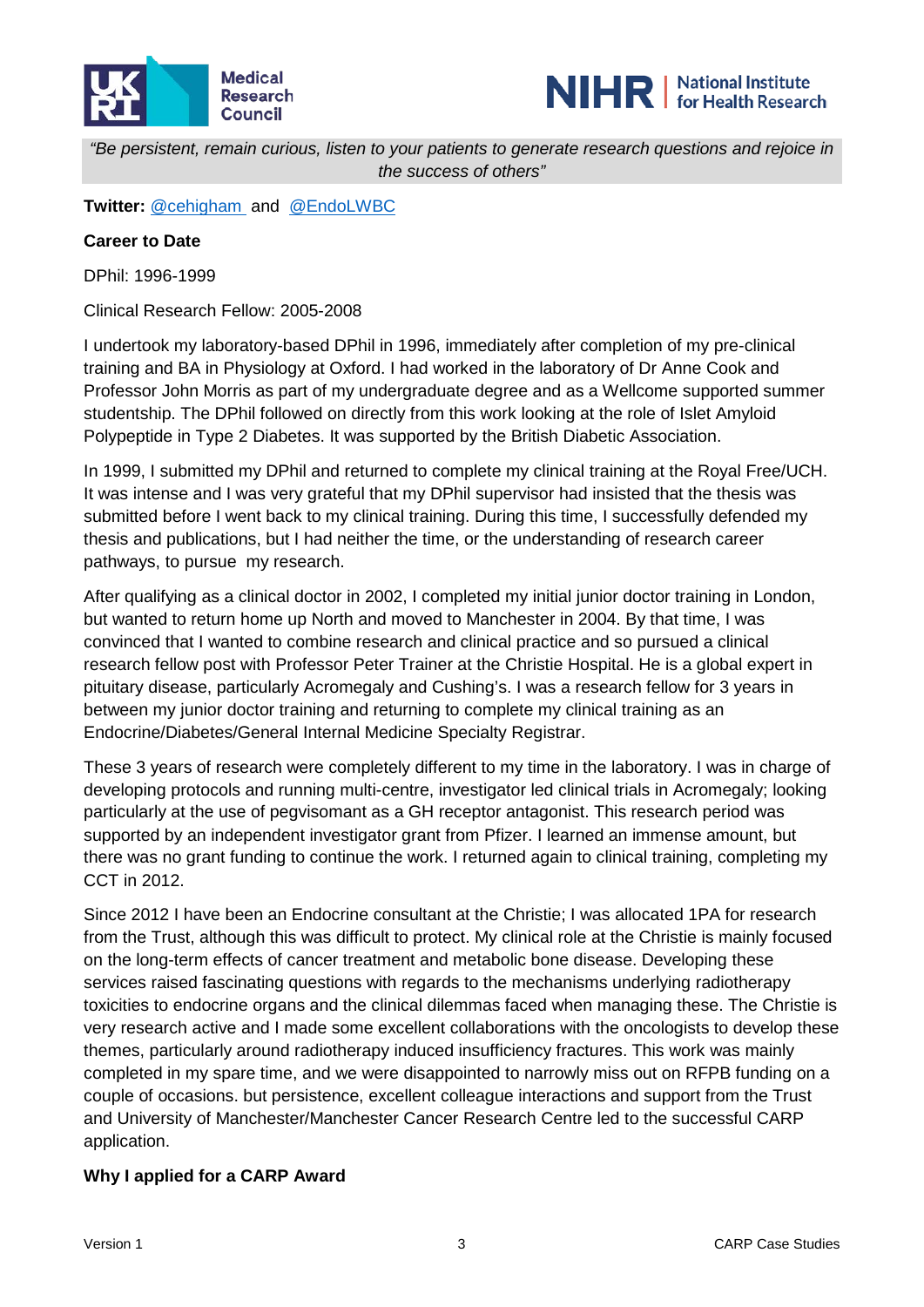



I have always wanted to pursue a clinical academic career and have thoroughly enjoyed all my research time to date. Despite working with excellent colleagues and being successful in research findings and publications, I never seemed to be in the right place or the right time to properly step onto the clinical academic research ladder. At the time of applying to the CARP scheme I had the perfect conditions to make this a success, with a stable consultant post, very supportive colleagues and a project and research questions that had been bubbling for the last 5 years, but without the time/money to develop them. CARP was the perfect scheme for me to take a robust and sustainable step back onto that ladder.

## **Words of Wisdom for those applying to the scheme**

Even though I didn't do this, I would say start thinking about the project early! Do not underestimate how much time this will take and how much input from others is needed.

Identify your research partner and interact with your Trust as soon as possible. All these are critical to attaining a CARP award, it's not just about you, you need their support. When considering your research partner be open-minded and look widely in your institution for the best fit.

Don't be scared to ask people for help and particularly to critically assess your ideas and research along the way. One of the best interactions I had was a brief chat with a Professor of Radiation Oncology who directly asked me "what is your hypothesis"?, "how can you prove it?", and "what are your work packages that will answer these questions?". I was quite a long way into the application at this point, but turned it round based on our brief insightful discussion and the application was much improved as a result. Find the person who can do that for you.

As I had limited time to complete the application, I decided right at the beginning to do absolutely all I could to complete a submission (which did include some very long days/nights) but also that I would use the opportunity to patiently accept all the challenges that arose (and there were many), be grateful to everyone who was supporting me and create friendly, positive collaborations rather than getting frustrated and disappointed. I managed to maintain this for the most part and it made the process enjoyable.

#### **Biggest Challenges**

Completing the application has been the biggest challenge. I feel very fortunate that the Trust and Research Partner were very supportive from the start. There was some anxiety about getting the consultant replacement in time for the start date of the CARP award but again all that came together, and they started work two weeks after my award started so there were no issues getting the time.

#### **Impact of COVID-19**

In the initial phases of COVID-19 the consultant who was covering the 4PAs of my clinical work was pulled full time to cover the COVID response at the Christie, it was therefore necessary for me to cover the Endocrine clinic work at the Trust; to maintain safety and clinical activity for our Endocrine patients; thus, limiting any research time. I did make some progress with the ethical submission during this time. In June 2020, I made the very difficult decision to suspend the CARP project for 6 months as recruitment was supposed to start and we felt that this was not safe for patients and that the infrastructure to support the study was not available. I am remaining positive that we will be able